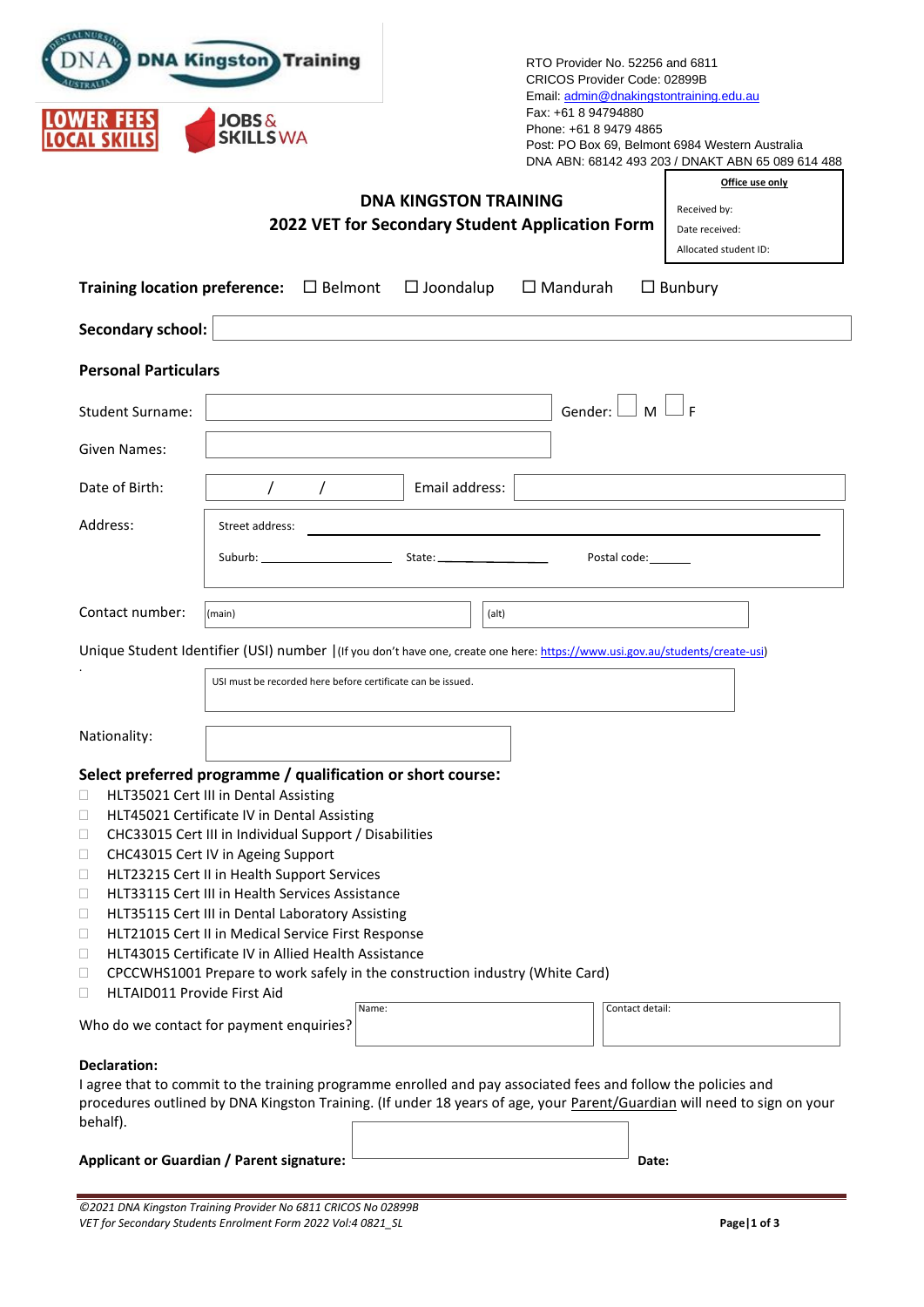| <b>DNA</b>        | <b>DNA Kingston</b> Training         |
|-------------------|--------------------------------------|
| <b>LOWER FEES</b> | <b>JOBS&amp;</b><br><b>SKILLS WA</b> |

RTO Provider No. 52256 and 6811 CRICOS Provider Code: 02899B Email[: admin@dnakingstontraining.edu.au](mailto:admin@dnakingstontraining.edu.au) Fax: +61 8 94794880 Phone: +61 8 9479 4865 Post: PO Box 69, Belmont 6984 Western Australia DNA ABN: 68142 493 203 / DNAKT ABN 65 089 614 488

| <b>Language and Cultural Diversity</b><br>In which country were you born?                                                                                                                             |                                      |                                               |                           |                                  |                                                                                                                                          | Government requirement details |
|-------------------------------------------------------------------------------------------------------------------------------------------------------------------------------------------------------|--------------------------------------|-----------------------------------------------|---------------------------|----------------------------------|------------------------------------------------------------------------------------------------------------------------------------------|--------------------------------|
| Australia                                                                                                                                                                                             | 1101                                 |                                               | Other - please specify:   |                                  |                                                                                                                                          |                                |
|                                                                                                                                                                                                       |                                      |                                               |                           |                                  |                                                                                                                                          |                                |
| Do you speak a language other than English at home? (if more than one language, indicate the one that is spoken most often)<br>$\Box$ 1201<br>$\Box$ Yes, other - Please specify:<br>No, English only |                                      |                                               |                           |                                  |                                                                                                                                          |                                |
| How well do you speak English?                                                                                                                                                                        |                                      |                                               |                           |                                  |                                                                                                                                          |                                |
|                                                                                                                                                                                                       |                                      | Very well<br>$\Box$ 1                         |                           |                                  | Not well                                                                                                                                 | $ $ 3                          |
|                                                                                                                                                                                                       |                                      | $\Box$ 2<br>Well                              |                           |                                  | Not at all                                                                                                                               | $\Box$ 4                       |
| Are you of Aboriginal or Torres Strait Islander origin? For persons of both, mark both "yes" boxes                                                                                                    |                                      |                                               |                           |                                  |                                                                                                                                          |                                |
|                                                                                                                                                                                                       | No                                   |                                               | Yes, Aboriginal           |                                  | Yes, Torres Strait Islander<br>$\overline{\phantom{a}}$                                                                                  |                                |
|                                                                                                                                                                                                       |                                      |                                               |                           |                                  |                                                                                                                                          |                                |
| <b>Disability</b>                                                                                                                                                                                     |                                      |                                               |                           |                                  |                                                                                                                                          |                                |
| Do you consider yourself to have a disability, impairment or long-term condition?                                                                                                                     |                                      |                                               |                           |                                  |                                                                                                                                          |                                |
| $\Box$ Y<br>Yes                                                                                                                                                                                       | <b>No</b>                            | ∐ N                                           |                           |                                  |                                                                                                                                          |                                |
| Hearing/Deaf                                                                                                                                                                                          | $\vert$ 11                           | Learning                                      |                           | 14                               | If YES, then please indicate the areas of disability, impairment or long-term condition: (you may indicate more than one area)<br>Vision | $\frac{1}{2}$                  |
|                                                                                                                                                                                                       |                                      |                                               |                           | $\Box$ 15                        | <b>Medical Condition</b>                                                                                                                 |                                |
|                                                                                                                                                                                                       |                                      |                                               |                           |                                  |                                                                                                                                          |                                |
| Physical<br>Intellectual                                                                                                                                                                              | $\Box$ 12<br>$\Box$ 13               | Mental Illness                                | Acquired Brain Impairment | $\Box$ 16                        | Other                                                                                                                                    | $\vert$ 19                     |
| <b>Schooling</b><br>What is your highest COMPLETED school level? (Tick ONE box only.)                                                                                                                 |                                      |                                               |                           | $\vert$ 10                       | Year 8 or below                                                                                                                          |                                |
| Year 12 or equivalent<br>Year 11 or equivalent                                                                                                                                                        | $\Box$ 12<br>$\Box$ 11               | Year 10 or equivalent<br>Year 9 or equivalent |                           | $\begin{array}{c} \n\end{array}$ | Never attended school                                                                                                                    | $\Box$ 08<br>$\Box$ 02         |
|                                                                                                                                                                                                       |                                      |                                               |                           |                                  |                                                                                                                                          |                                |
| In which YEAR did you complete that school level?                                                                                                                                                     |                                      |                                               |                           |                                  |                                                                                                                                          |                                |
| Are you still attending secondary school?                                                                                                                                                             |                                      |                                               | <b>Yes</b>                |                                  | <b>No</b>                                                                                                                                |                                |
|                                                                                                                                                                                                       |                                      |                                               |                           |                                  |                                                                                                                                          |                                |
|                                                                                                                                                                                                       |                                      |                                               |                           |                                  |                                                                                                                                          |                                |
| $\Box$ Y<br>Yes                                                                                                                                                                                       | No                                   | $\Box$ N                                      |                           |                                  |                                                                                                                                          |                                |
|                                                                                                                                                                                                       |                                      |                                               |                           |                                  |                                                                                                                                          |                                |
| Bachelor degree or higher degree                                                                                                                                                                      |                                      |                                               | $\vert$ 008               |                                  | Certificate III (or Trade Certificate)                                                                                                   | 514                            |
| <b>Previous Qualifications Achieved</b><br>10. Have you SUCCESSFULLY completed any of the following qualifications?<br>11. If YES, then tick ANY applicable boxes.                                    | Advanced Diploma or Associate Degree |                                               | $\Box$ 410                | Certificate II                   |                                                                                                                                          | $\Box$ 521                     |
| Diploma (or Associate Diploma)                                                                                                                                                                        |                                      |                                               | $\frac{1}{2}$ 420         | Certificate I                    |                                                                                                                                          | $\Box$ 524                     |

| Full-time employee                   | 01          | Employed - unpaid worker in a family business | $\overline{05}$ |
|--------------------------------------|-------------|-----------------------------------------------|-----------------|
| Part-time employee                   | $\sqrt{02}$ | Unemployed - seeking full-time work           | $\overline{0}$  |
| Self employed - not employing others | 03          | Unemployed - seeking part-time work           | 107             |
| Employer                             | 04          | Not employed - not seeking employment         | $\overline{08}$ |